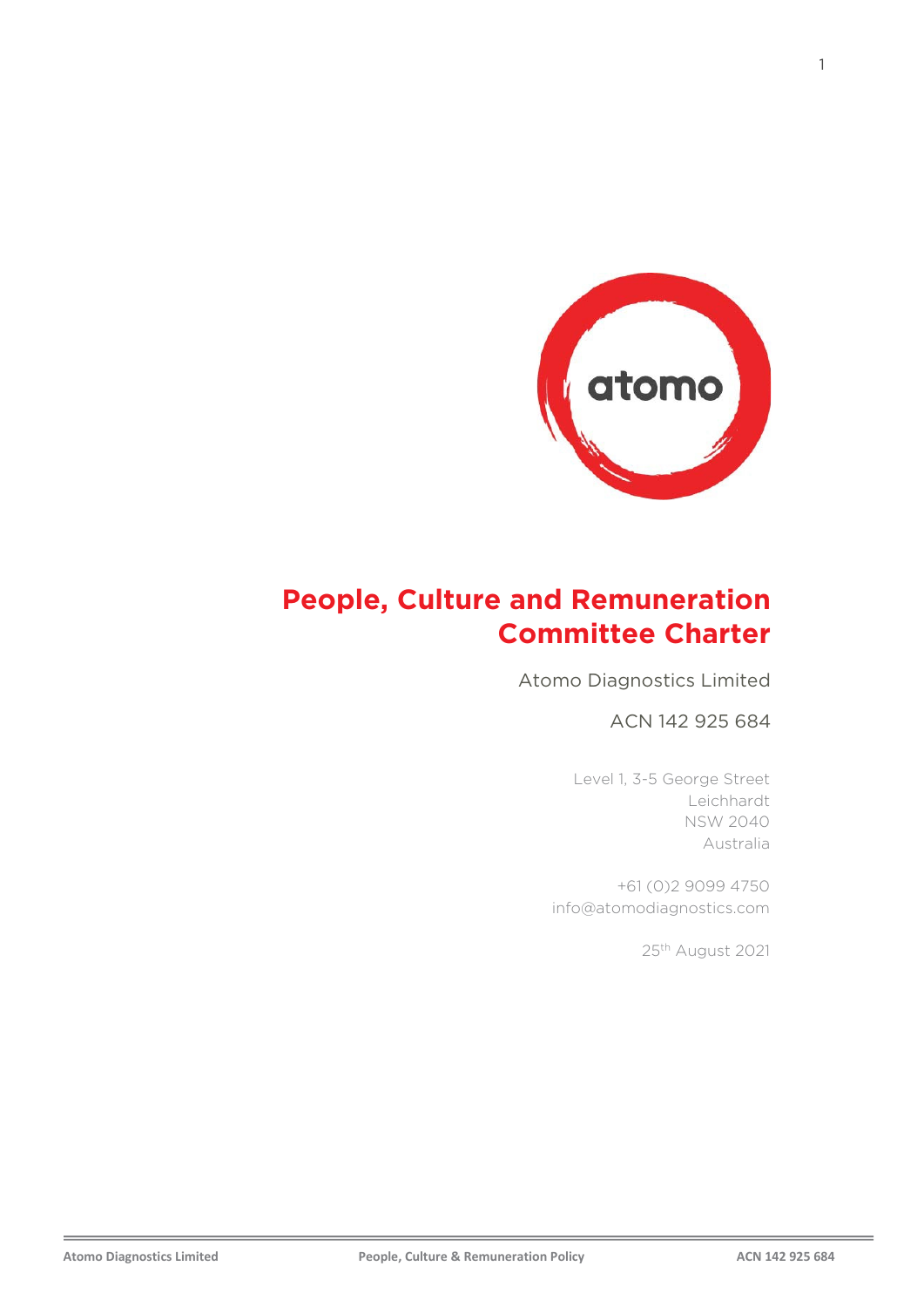# Table of Contents

| 1. | Purpose of the Charter                 | p. 3 |
|----|----------------------------------------|------|
| 2. | Role and Responsibilities              | p. 3 |
| 3. | <b>Composition and Structure</b>       | p. 5 |
| 4. | <b>Meetings and Procedures</b>         | p. 6 |
| 5. | Compliance with Disclosure Obligations | p. 6 |
| 6. | Approval                               | p. 6 |
| 7. | Disclosure of Charter                  | p. 6 |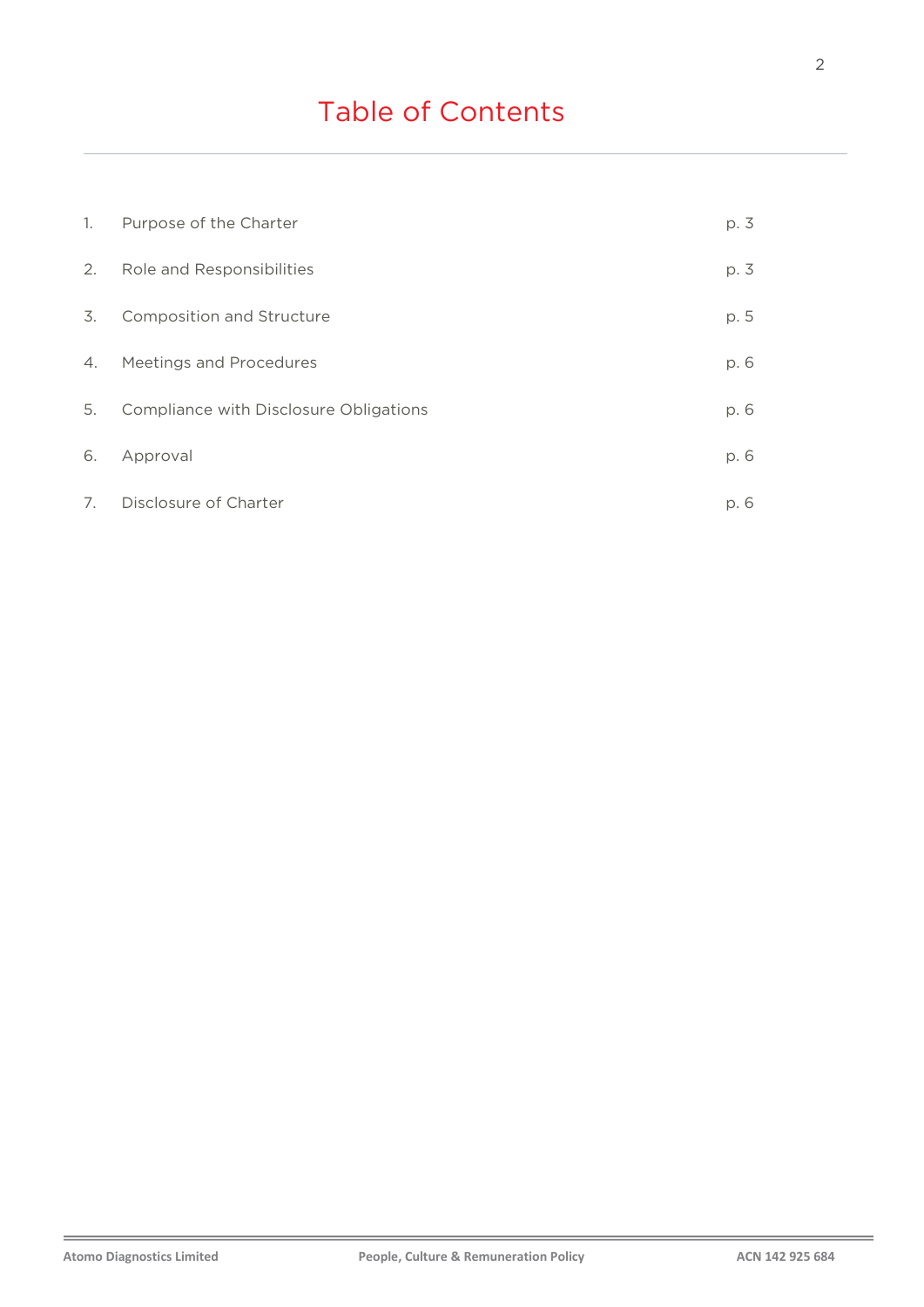## People, Culture and Remuneration Policy

Date adopted by the board: 25<sup>th</sup> August 2021

## 1. Purpose of the Charter

This Charter has been adopted by the Board for the purpose of specifying the authority of the People, Culture and Remuneration Committee as a sub-committee of the Board, and for setting out the role and responsibilities of the Committee which is to assist the Board in monitoring the Company's culture and people and remuneration policies and practices.

## 2. Role and Responsibilities

The overriding objective of the Committee is to provide an independent and objective perspective on the value and structure of remuneration for each of the Company's Non-Executive Directors, Executive Directors, the Company Secretary, and direct reports to the Managing Director (or equivalent), and other employees, so as to maximise the benefit derived from their skills and experience, promote and sustain a culture aligned with the Company's values and facilitate the long-term growth and success of the Company.

The Committee will monitor and make recommendations to the Board in relation to:

#### Remuneration

- (a) the Company's remuneration (including incentives and rewards), recruitment, retention and termination policies and practices for Executive Directors and direct reports to the Managing Director and the alignment of the policies and practices with the promotion and sustainment of a culture aligned with Atomo's values, the promotion of long-term sustainable success and the achievement of the Company's business objectives;
- (b) the remuneration of the Company's non-executive directors and the quantum and allocation of the non-executive directors' fee pool;
- (c) the administration and operation of the Company's incentive plans; any proposed new incentive plan or change to an existing incentive plan; the proposed issue of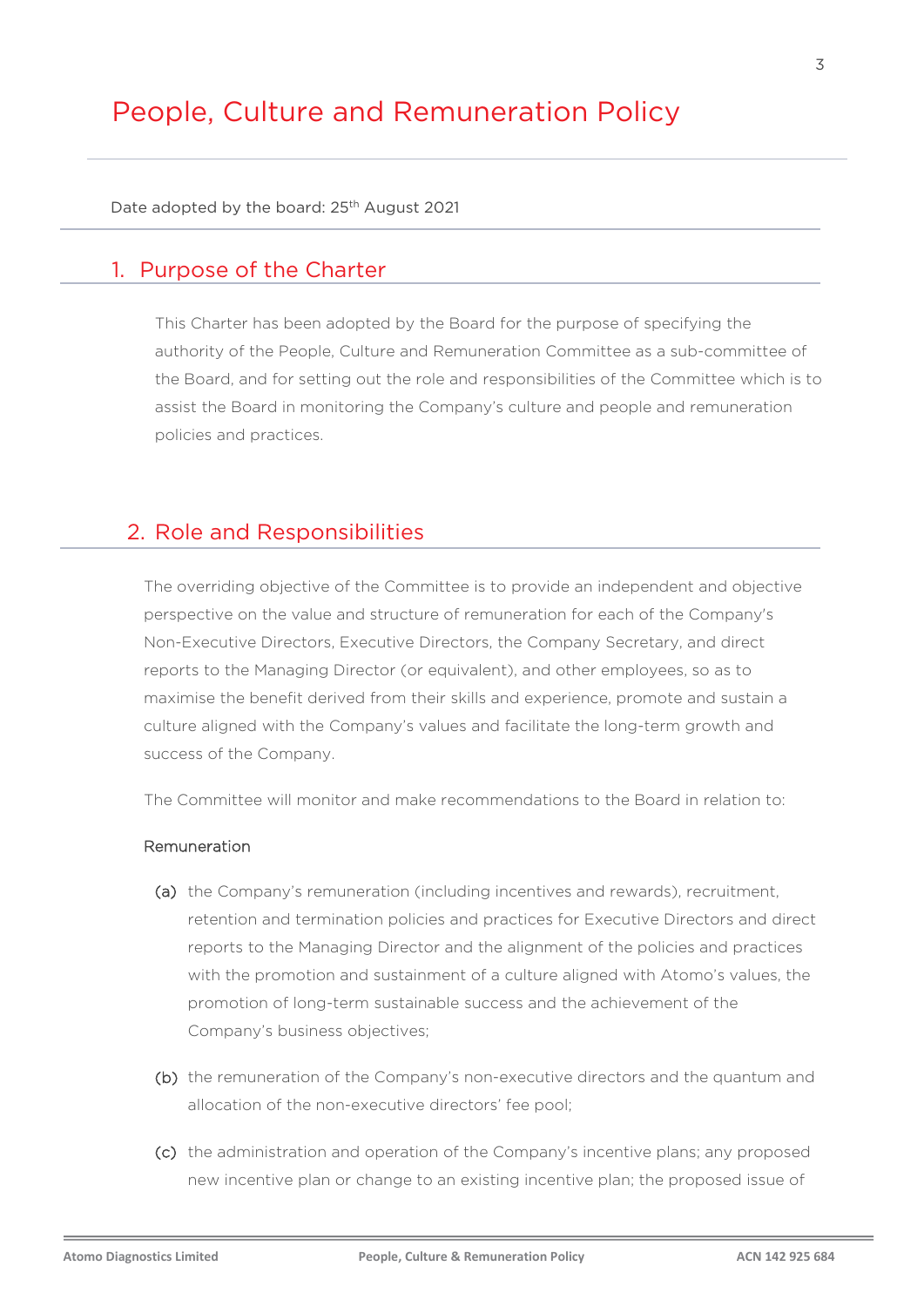invitations under the Company's incentive plans; and the testing of vesting conditions and award of incentives; and

- (d) minimum shareholding rules for the Company's directors and executives;
- (e) specific superannuation or retirement arrangements for Executive Directors and direct reports to the Managing Director;
- (f) independent, market-based remuneration benchmarks on an annual basis to ensure competitive levels of benefit;
- (g) any gender or other inappropriate bias in remuneration for Executive Directors and direct reports to the Managing Director;

#### People

- (h) people strategies and practices which will instil and reinforce the Company's purpose and values, ensure health and wellbeing (physical and mental) and support the achievement of the Company's long-term business objectives;
- (i) the development of, and progress in meeting, the Company's diversity objectives;

#### Performance

- (j) the Company's performance appraisal processes for the direct reports to the Managing Director and in consultation with the Chair, the performance appraisal process for the Managing Director;
- (k) the Company's performance appraisal processes for the Board, Board Committees and individual Non-Executive Directors;

#### Board Skills

- (l) the necessary and desirable collective skills, experience and diversity of the Board and Board Committees;
- (m) the independence of each Director, including any potential effect on independence arising out of the directorships held by, or offered to, each Director in other public companies;
- (n) succession plans for the Chair, the Managing Director and direct reports to the Managing Director;
- (o) the Company's induction program for new Directors and ongoing professional development program for Directors;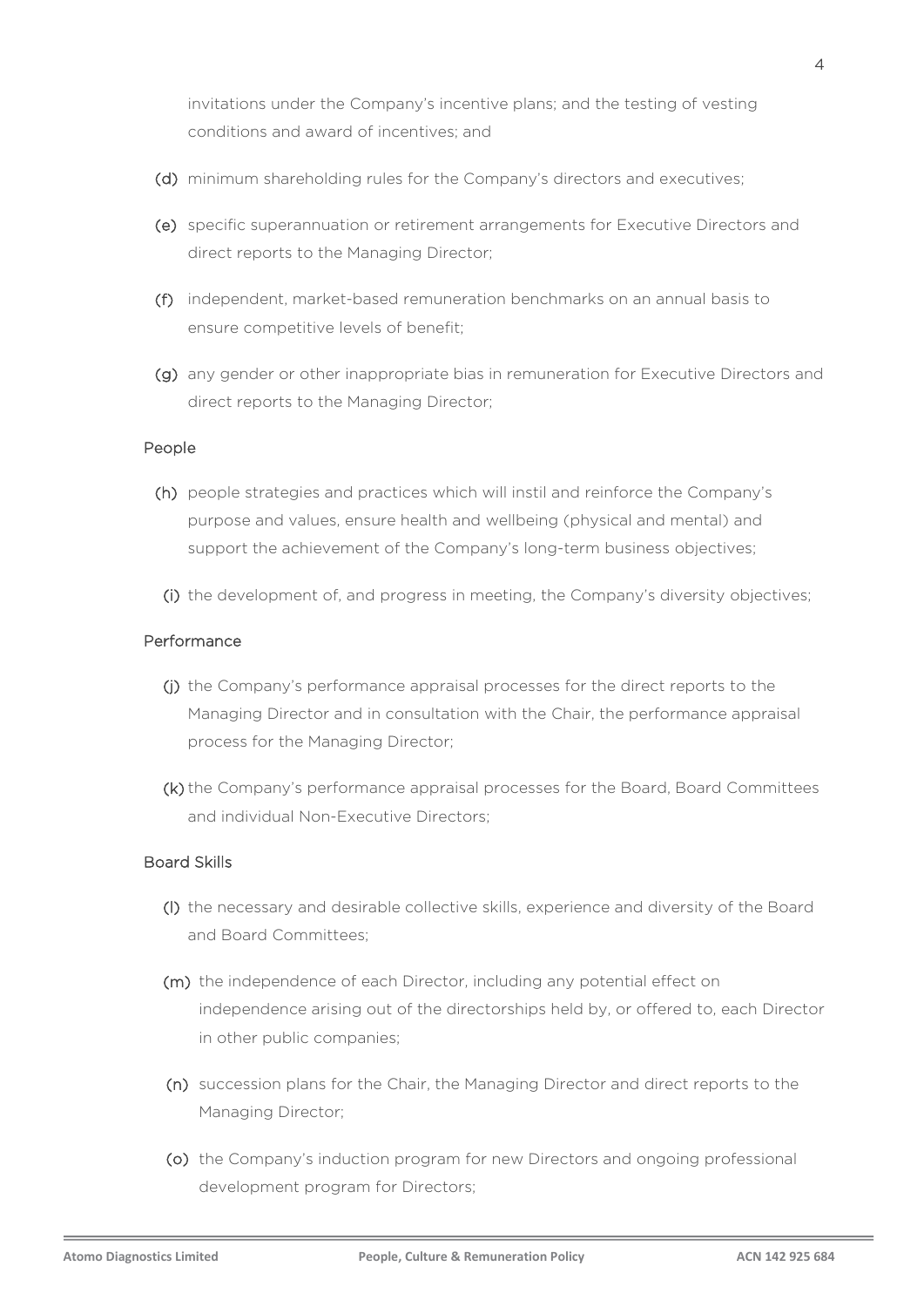- (p) the re-election of Directors;
- (q) any proposed separation arrangements in respect of the Managing Director or any direct report to the Managing Director; and

#### Reporting

(r) the Company's disclosures in relation to people, culture and remuneration matters including those made in the Company's annual remuneration report and annual corporate governance statement.

### 3. Composition and Structure

#### 3.1 Composition and structure

- (a) The Committee should be structured so that it:
	- (i) has at least three members;
	- (ii) consists of a majority of independent Directors; and

(iii) is chaired by an independent Director.

- (b) If the Company is included in the S&P/ASX 300 Index at the beginning of the Company's financial year, the Board will make such changes to the composition of the Committee as are required to meet the requirements of the ASX Listing Rules including ASX Listing Rule 12.8.
- (c) The members of the Committee will be appointed and removed by the Board.

#### 3.2 Expertise

Members of the Committee must have an appropriate level of understanding of:

- (a) the recommendations in relation to remuneration matters set out in the ASX Corporate Governance Council's [Corporate Governance Principles and](http://www.asxgroup.com.au/media/PDFs/cg_principles_recommendations_with_2010_amendments.pdf)  Recommendations [\(4th edition, 2019\);](http://www.asxgroup.com.au/media/PDFs/cg_principles_recommendations_with_2010_amendments.pdf)
- (b) the Company's businesses and organisation structure;
- (c) the functions of the Board and the various roles and responsibilities of the Directors and other key executives; and
- (d) company management, at a senior management level